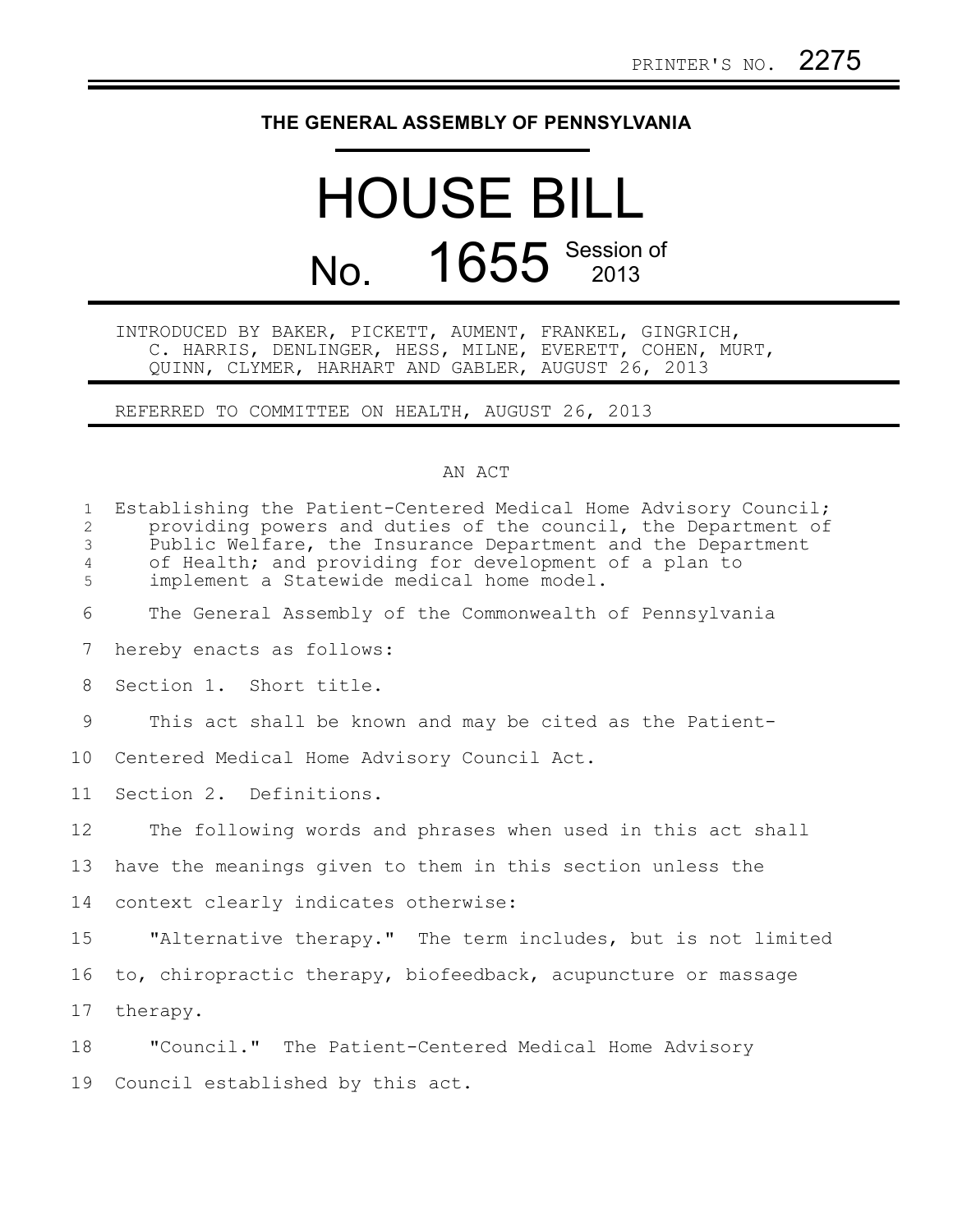"Department." The Department of Public Welfare of the Commonwealth. 1 2

"Health care professional." A person who is licensed, certified or otherwise authorized or permitted by the law of this Commonwealth to administer health care in the ordinary course of business or in the practice of a profession. "Patient-centered medical home." A physician-led team approach to providing health care that: 3 4 5 6 7 8

9

(1) originates in a primary care setting;

(2) fosters a partnership among the patient, the personal provider and other health care professionals and, where appropriate, the patient's family; 10 11 12

(3) utilizes the partnership to access all medicalhealth-related services and nonmedical-health-related services needed by the patient to achieve maximum health potential; and 13 14 15 16

(4) maintains a centralized, comprehensive record of all health related services to promote continuity of care. "Primary care." Health care that emphasizes a patient's general health needs and utilizes collaboration with other health care professionals and consultation or referral as appropriate to meet the needs identified. 17 18 19 20 21 22

"Primary care physician." Any of the following who provide primary care and meet certification standards: 23 24

(1) a physician who is a family or general practitioner;

25

26

(2) a pediatrician;

(3) an internist; 27

(4) an obstetrician; or 28

(5) a gynecologist. 29

"Telemedicine." The use of telecommunication and information 30

20130HB1655PN2275 - 2 -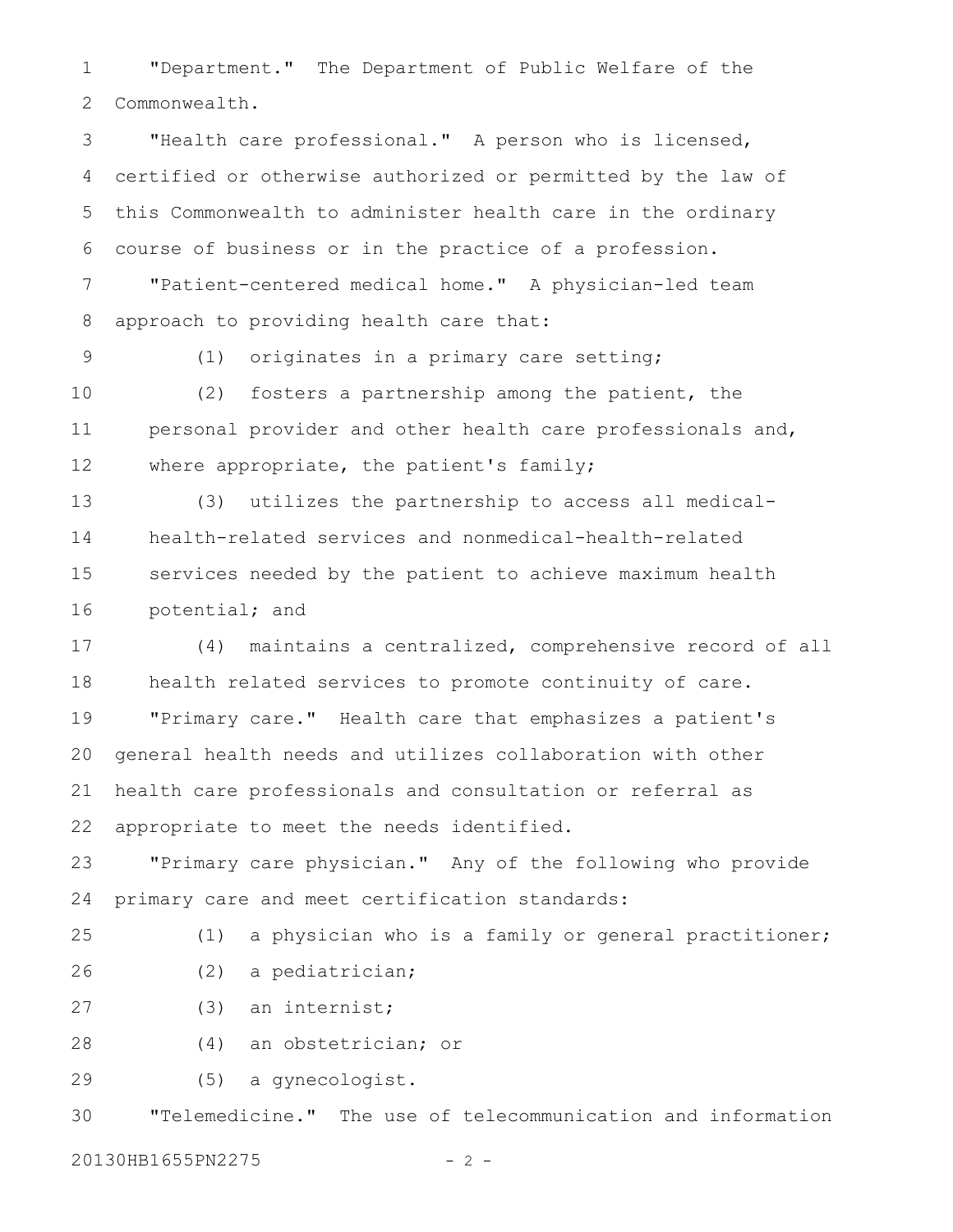technology in order to provide clinical health care at a 1

distance. 2

Section 3. Patient-Centered Medical Home Advisory Council. The Patient-Centered Medical Home Advisory Council is established. The council shall advise the department on how Pennsylvania's Medicaid program can increase the quality of care while containing costs through the following Patient-Centered Medical Home model approaches: 3 4 5 6 7 8

(1) Coordinate and provide access to evidence-based health care services, emphasizing convenient, comprehensive primary care and including preventive, screening and wellchild health services. 9 10 11 12

(2) Provide access to appropriate specialty care, mental health services, inpatient services and any evidence-based alternative therapies. 13 14 15

(3) Provide quality-driven and cost-effective health care. 16 17

(4) Provide access to medication and medication therapy management services, where appropriate. 18 19

(5) Promote strong and effective medical management, including, but not limited to, planning treatment strategies, monitoring health outcomes and resource use, sharing information and organizing care to avoid duplication of services, including the use of electronic medical records. In sharing information, the protection of the privacy of individuals and of the individual's information shall be priorities. In addition to any and all other Federal and State provisions for the confidentiality of health care information, any information-sharing required by a medical home system shall be subject to written consent of the 20 21 22 23 24 25 26 27 28 29 30

20130HB1655PN2275 - 3 -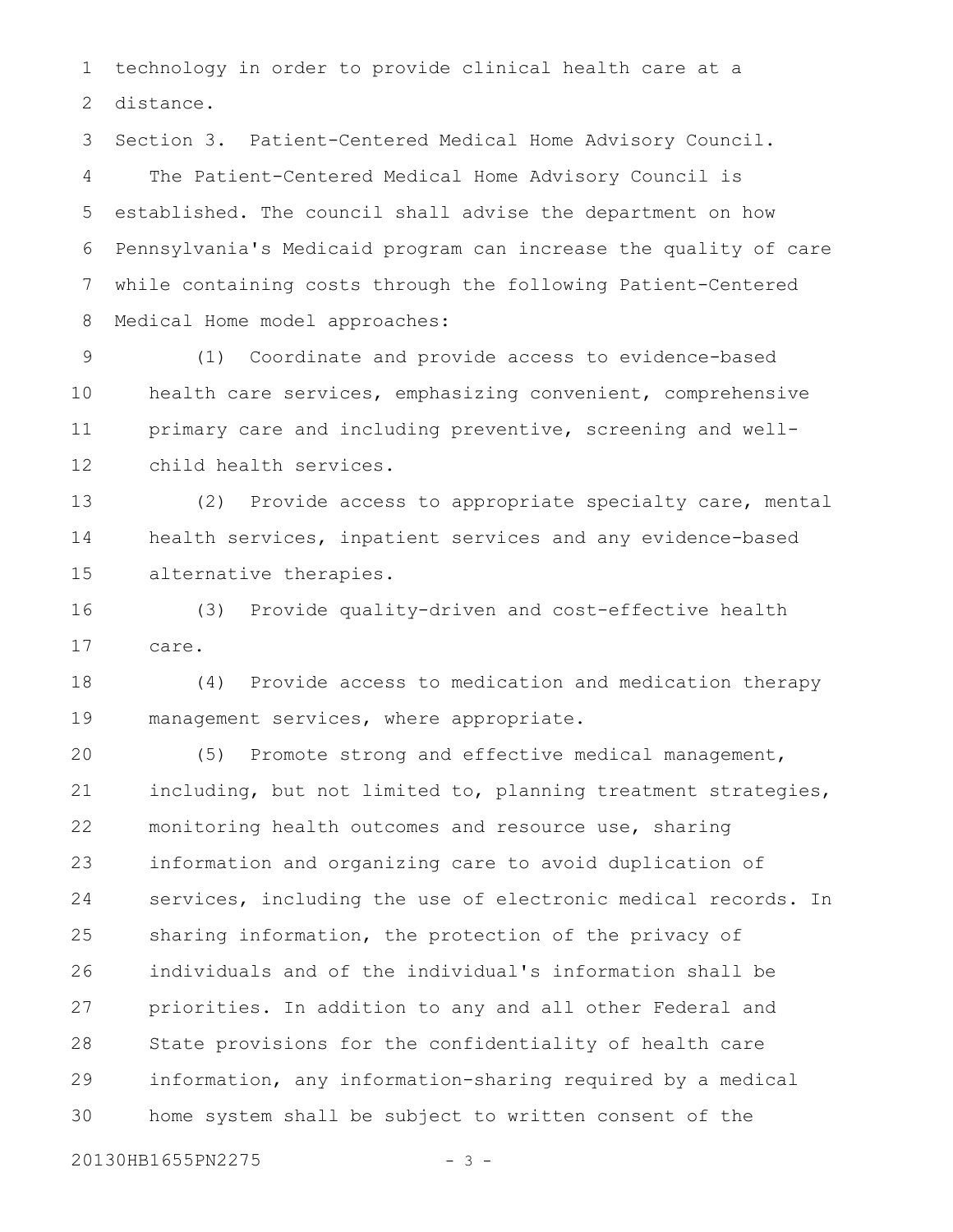patient. 1

(6) Provide comprehensive care management to patients to align and assist with treatment strategies, health outcomes, resource utilization and organization of care and address determinants of health impeding goals of care. 2 3 4 5

6

(7) Emphasize patient and provider accountability.

(8) Prioritize access to the continuum of health care services in the most appropriate setting and in the most cost-effective manner. 7 8 9

(9) Establish a baseline for medical home goals and establish performance measures that indicate a patient has an established and effective medical home. These goals and performance measures may include, but need not be limited to, childhood immunization rates, well-child care utilization rates, care management for chronic illnesses and emergency room utilization. 10 11 12 13 14 15 16

Section 4. Council development, composition and duties. 17

(a) Meetings.--The department shall establish and coordinate meetings of the Medical Home System Advisory Council. The members of the council shall not be paid but shall be reimbursed for reasonable expenses and shall consist of the following members and any other members the department determines necessary to assist in the department's duties: 18 19 20 21 22 23

24

(1) The Secretary of Public Welfare, or a designee.

(2) A representative of the Pennsylvania Academy of Family Physicians. 25 26

(3) A representative of the Pennsylvania section of the American Congress of Obstetricians and Gynecologists. 27 28

(4) A representative of the Pennsylvania Coalition of Nurse Practitioners. 29 30

20130HB1655PN2275 - 4 -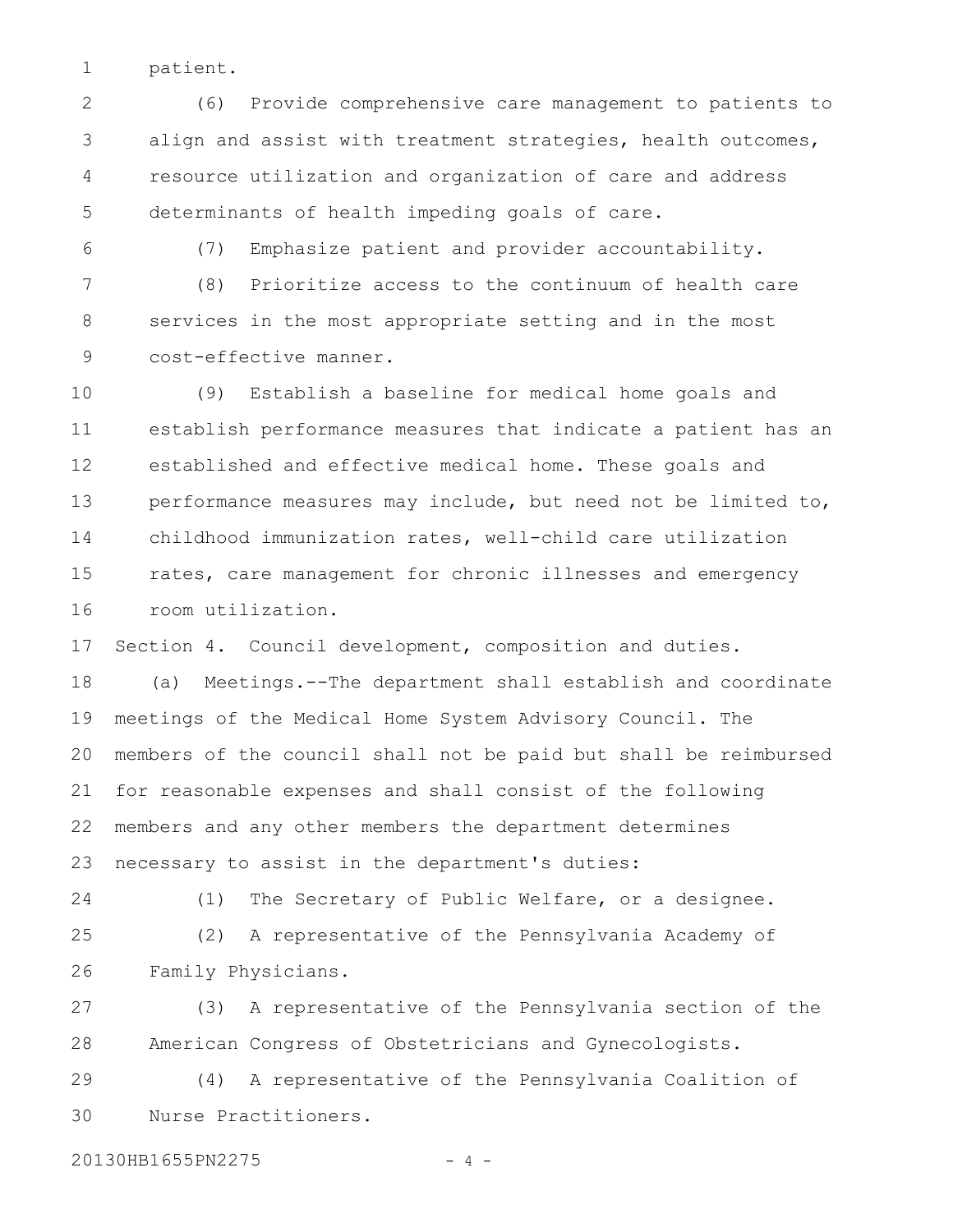(5) A representative of the Pennsylvania Chapter of the American College of Physicians. 1 2

(6) A representative of the Pennsylvania Chapter of the American Academy of Pediatrics. 3 4

(7) A representative of the Pennsylvania Medical Society. 5 6

(8) A representative of the Pennsylvania Pharmacists Association. 7 8

(9) A representative of the Hospital and Health System Association of Pennsylvania. 9 10

(b) Organizational model.--The council shall recommend to the department an organizational model for the patient-centered medical home system in this Commonwealth, including possible Medicaid pilot projects. The organizational model shall provide a strategy to coordinate health care services and provide for monitoring and data collection on patient-centered medical homes, for training and education to health care professionals and families and for transition of children to the adult medical care system. The organizational model may also include the use of telemedicine resources and may provide for partnering with pediatric and family practice residency programs to improve access to preventive care for children. The organizational structure shall also address the need to organize and provide health care to increase accessibility for patients, including using venues more accessible to patients and having hours of operation that are conducive to the population served. 11 12 13 14 15 16 17 18 19 20 21 22 23 24 25 26

(c) Standards.-- 27

(1) The council shall recommend to the department standards and a process to certify patient-centered medical homes based on standards developed by a number of 28 29 30

20130HB1655PN2275 - 5 -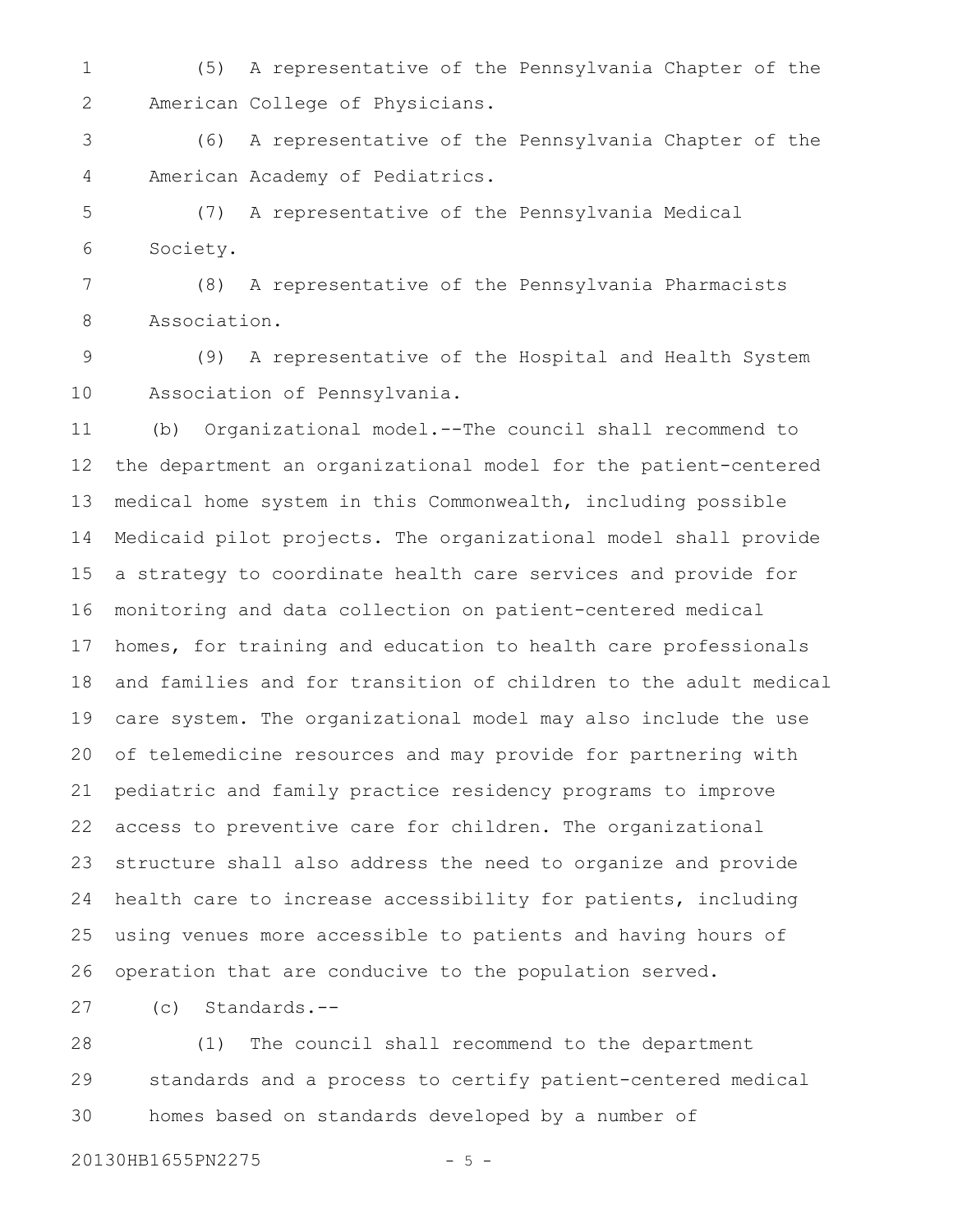nongovernmental accrediting entities such as the National Committee for Quality Assurance and Accreditation Association for Ambulatory Health Care. The certification process and standards shall provide mechanisms to monitor performance and to evaluate, promote and improve the quality of health of, and health care delivered to, patients through a patientcentered medical home. The standards and process shall also include a mechanism for other ancillary service providers to become affiliated with a certified patient-centered medical home. 1 2 3 4 5 6 7 8 9 10

(2) The council shall recommend to the department education and training standards for health care professionals participating in the patient-centered medical home system. 11 12 13 14

(d) Reimbursement methodology.--The council shall recommend to the department a reimbursement methodology and incentives for participation in the patient-centered medical home system sufficient to ensure that providers enter and remain participating in the system and to promote wellness, prevention, chronic care management, immunizations, health care management and the use of electronic health records and other pertinent concerns. In developing the recommendations, the council shall consider the feasibility of all of the following: 15 16 17 18 19 20 21 22 23

(1) Reimbursement under the medical assistance program to promote wellness and prevention and to provide care coordination and chronic care management. 24 25 26

(2) Increasing to Medicare levels the reimbursement for certain wellness and prevention services, chronic care management and immunizations. 27 28 29

(3) Reducing the disparities between reimbursement for 20130HB1655PN2275 - 6 -30